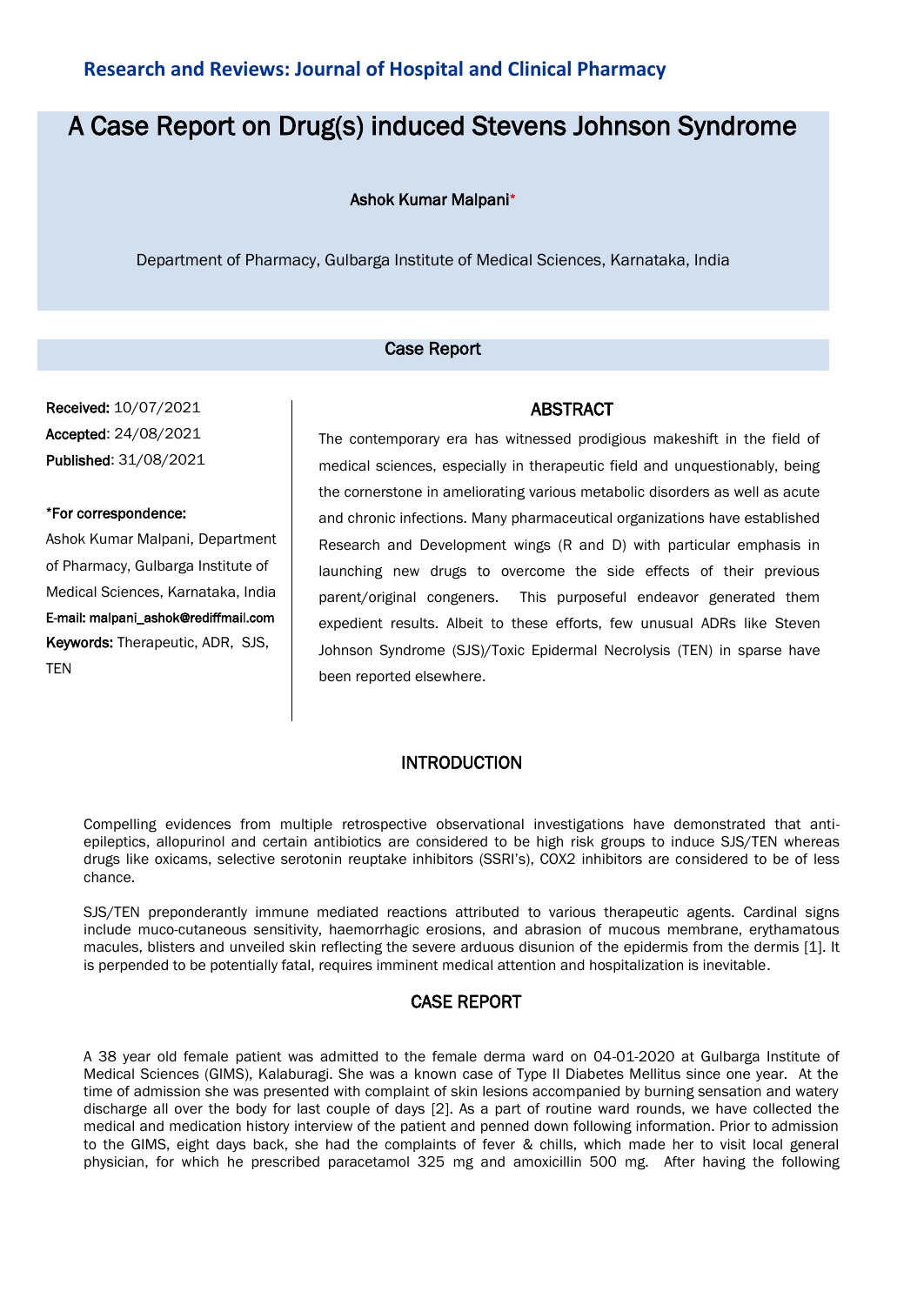## **Research and Reviews: Journal of Hospital and Clinical Pharmacy**

medication she developed the above mentioned complaints for which she was prescribed with the following medications for eleven days i.e. from 04-01-2020 to 14-01-2020.



Figure 1. Issued the Drug alert card as presented.

- Inj. Dexamethasone-2 CC IV OD was administered in morning from day one to eleventh day, followed by 1 CC IV of same medication at night for six days i.e. day one to sixth day.
- Inj. Ceftriaxone 1 gm IV BD was given for seven days i.e. from day one to seventh day.
- Inj. Ranitidine of 50 mg IV BD was given for seven days.
- Inj. Avil 20 mg IV BD was administered on all days.

Ringer Lactate IV One drop per 100 ml/one hour was initiated from day one to eleven.

Fusidic acid 2% cream TID was prescribed as topical application from day four.

Liquid paraffin OD was recommended for day ten and eleven as local applicant.

The signs of SJS have been declined slowly after initiation of following medication. The patient was found to be confident enough for discharge and we have issued the Drug alert card as presented in (Figure 1) from Dept. of Pharmacy Practice on dated 06-01-2020 based on Naranjo's causality assessment scale.

#### **DISCUSSION**

During our daily ward rounds we came across a typical and rare case report of SJS which was provoked by either paracetamol 325 mg or amoxicillin 500 mg in female patient aged in late thirties [3]. A systematic review on druginduced SJS on Indian subjects and came out with findings that involved 389 suspected drugs including paracetamol with 6.1% and antibiotics in particular amoxicillin 21% , the former being very rare and later has been common culprit in SJS/TEN. To further strengthen this case study involving antibiotics are which are known to have anamnesis of allergic drug reactions which are idiosyncratic, unforeseeable; non-dose dependent and iteratively immune mediated which categorically fall under Type B (bizarre reactions).

Further interesting in the present case study is gender i.e. female subject; which is very common and supported by an extensive review report carried out that in SJS/TEN age has no constraint, but females and geriatrics are more susceptible/vulnerable [4]. Apart from this he also mentioned that variety of strains, race, typical genetic factors, ethnicity in diverse population have played major attributing aspects for drug hypersensitivity.

Finally the most intriguing query in the present study remains in pandemonium because the subject was on both medications which share a similarities in all aspects like time duration to exhibit the reaction, type of reaction associated with immune system and both drugs paracetamol and amoxicillin have a history of causing SJS/TEN, of course the former one being very rare and later very common [5].